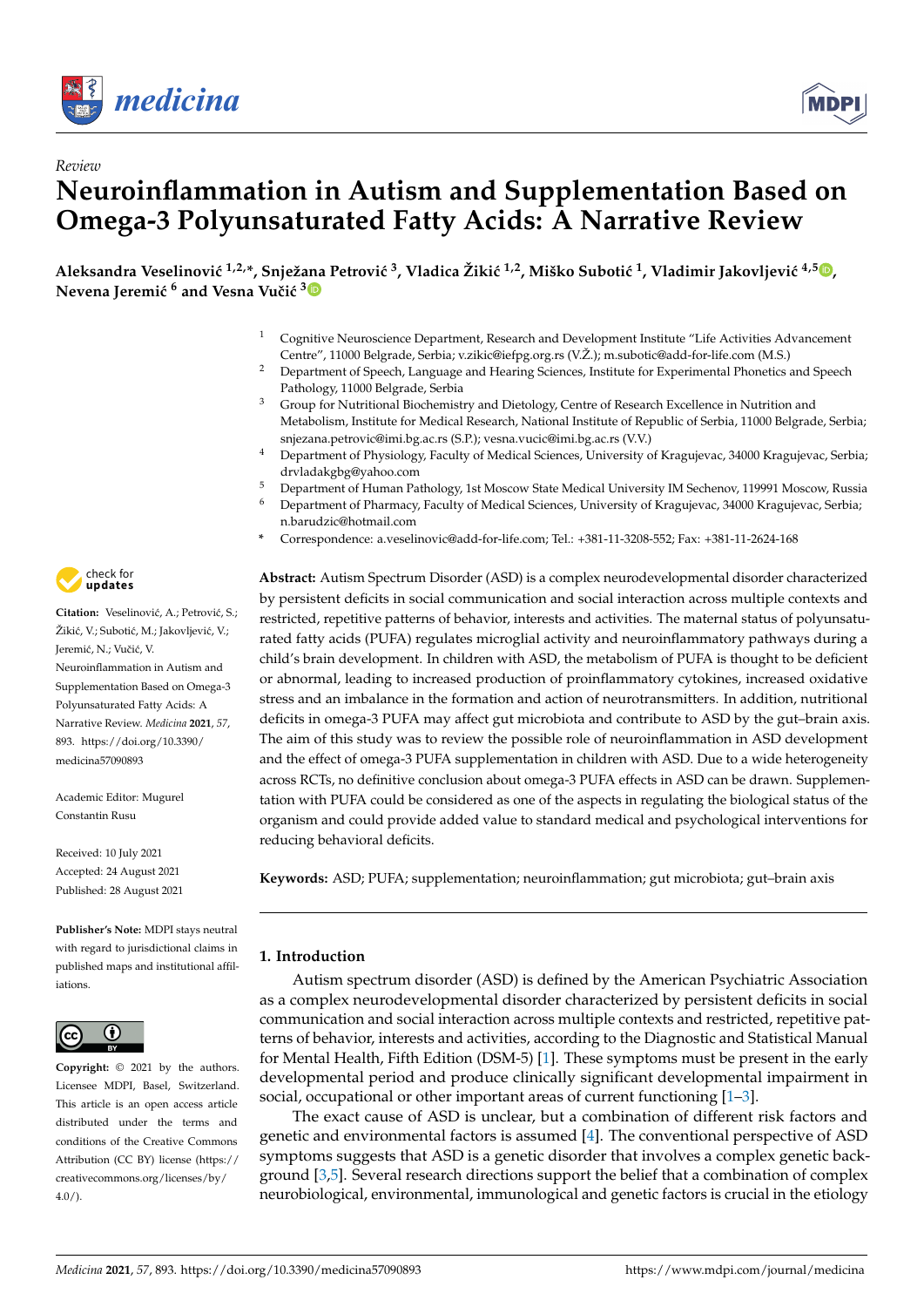of autism. Additionally, proinflammatory cytokines secreted by several types of different cells contribute to the pathogenesis of neuroinflammation [\[6\]](#page-9-4).

Many patients with ASD have associated medical conditions such as anxiety, sleep disorders, metabolic disorders, eating disorders and gastrointestinal (GI) problems that have a significant impact on the quality of patients and their caregiver's lives [\[7\]](#page-10-0). Studies of immune dysregulations and GI problems within the neuroimmune system of patients with ASD are particularly interesting to many scientists [\[8\]](#page-10-1).

The aim of this study was to review the possible role of neuroinflammation in the development and progression of ASD and the effects of omega-3 PUFA supplementation in children with ASD. Given that a wide range of symptoms is related to ASD, the issues about the broad biological background of autistic symptoms and the potential beneficial effect of omega-3 PUFA supplementation are discussed.

# **2. Gut–Brain Axis (GBA) and ASD**

The human gut contains up to 100 trillion microorganisms, including at least 1000 different types of (so far) known bacteria, that collectively affect the host's digestive, immune, metabolic and nervous systems [\[9](#page-10-2)[,10\]](#page-10-3). The gut microbiome (microbiota) is mainly formed during the first months of life under the influence of various factors such as vaginal birth, host genome, formula feeding, antibiotic use, GI infections and stress [\[9–](#page-10-2)[11\]](#page-10-4).

A growing body of evidence supports the hypothesis that gut microbiota plays a vital role in neuroinflammation [\[12\]](#page-10-5). Communication along the microbiota–GBA mainly describes how signals from the gut microbiota influence brain function, as well as how brain messages impact microbiota activity and GI physiology [\[13\]](#page-10-6). Disturbances within the microbiota–GBA have been suggested as potential contributors to the occurrence and development of ASD. The balance of inflammatory cytokines is skewed, and intestinal permeability seems to be increased in children with ASD who display gastrointestinal symptomatology when compared to those children who did not [\[14\]](#page-10-7). Short-chain fatty acids (SCFA) are critical mediators in creating a link between the gut microbiota and the brain, as they cross the blood–brain barrier and directly affect changes in brain activity [\[13,](#page-10-6)[15\]](#page-10-8). The three types of SCFA are acetic acid, valeric acid and propionic acid [\[16\]](#page-10-9), and these SCFAs are important for the health and regulation of the small intestine membrane and the development of native and adaptive immune responses [\[10,](#page-10-3)[11](#page-10-4)[,17\]](#page-10-10). The pathway of the initial immune response is evoked by the production of bacterial toxins (e.g., *Clostridia* spp.) by the gut microbiota, which further evokes the immune response in the gut as well as in the bloodstream; and increased oxidative stress occurs in this type of immune response. Afterwards, oxidative stress on epithelial membranes increases intestinal permeability, resulting in bacterial translocation into lamina propria of mesenteric lymphoid tissue. Subsequently, mucosal immune cells, macrophages and dendritic cells release proinflammatory cytokines [\[10,](#page-10-3)[11,](#page-10-4)[18\]](#page-10-11). Proinflammatory cytokines then activate the vagus nerve or reach the brain (Figure [1\)](#page-2-0) through the bloodstream, and in this way, they regulate the activity of microglia and the functioning of the Central Nervous System (CNS) [\[10,](#page-10-3)[11](#page-10-4)[,18\]](#page-10-11). Microglial cells are a type of macrophages that act as the first defense mechanism of the brain immune system, and these unique, resident, immune cells of the CNS monitor the CNS and synaptic discharges during normal neural development and represent the primary mediators of inflammation [\[6\]](#page-9-4).

The gut microbiota exhibits important bidirectional interactions with the immune system. Many facets of immunity are dysregulated in ASD [\[8\]](#page-10-1). Neuroinflammation affects the composition of the microbiota and vice versa, and nutritional deficits in omega-3 fatty acids can be an important risk factor for ASD [\[17\]](#page-10-10).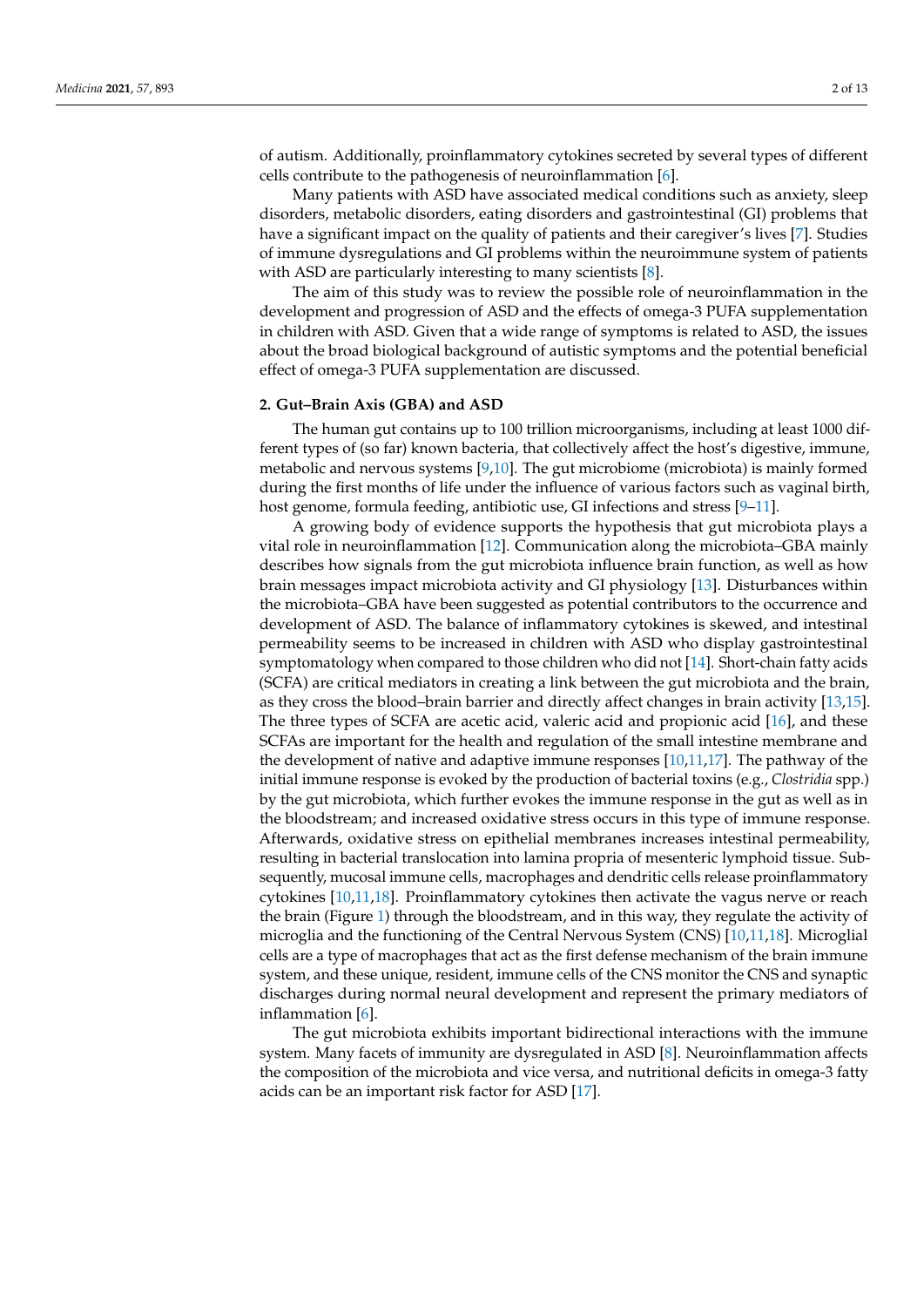<span id="page-2-0"></span>

ALTERED GUT MICROBIOTA

**Figure 1.** Altered gut microbiota and inflammatory processes in Autism Spectrum Disorder (ASD). **Figure 1.** Altered gut microbiota and inflammatory processes in Autism Spectrum Disorder (ASD).

#### $T_{\text{min}}$  microbiotation exhibits important bidirections with the immunes with the immunes with the immunes with the immunes with the immunes with the immunes with the immunes with the immunes with the immunes with the im **3. Maternal Inflammation during Pregnancy and ASD**

Epidemiological studies indicate a strong association between maternal inflammation  $\mathbb{R}^n$ the risk of neurodevelopmental disorders in the offspring depending on the timing of infection and the magnitude of the maternal immune response [\[17\]](#page-10-10). Pathogenic microbiota, cytokines [9,19]. These maternal cytokines can cross the placental barrier and stimulate de novo synthesis of cytokines in the fetal brain, which makes the fetal brain sensitive to neurodevelopmental changes [\[17\]](#page-10-10). Additionally, placenta inflammation can induce a systeme retail milanimatory response that contributes to write matter damage in the fetal brain. This type of inflammation also leads to neonatal brain damage [\[19\]](#page-10-12). The presence of various levels of inflammatory cytokines has been found in blood, especially in monocytes, serum and plasma, as well as in the brain tissue and cerebrospinal fluid of patients with ASD, which leads to impairment in CNS immune capacity and enhanced activation of microglia in the brain  $[6,20]$ . Chronic microglial activation contributes to the development and progression of neurodegenerative disorders. Active microglia can induce the production of proinflammatory cytokines such as interleukin 1 β (IL-1 β), interleukin-6 (IL-6) and tumor necrosis factor  $\alpha$  (TNF- $\alpha$ ), which are typically intended to prevent further damage of the brain tissue. Abnormal microglia activation is sometimes toxic to neurons<br>and ather alial salls [6] and the pathogenesis of ASD [\[17,](#page-10-10)[18\]](#page-10-11). During pregnancy, pathogens are thought to increase bacterial metabolites and their components can stimulate the secretion of proinflammatory a systemic fetal inflammatory response that contributes to white matter damage in the and other glial cells [\[6\]](#page-9-4).

Many studies have confirmed the presence of activated microglia, accompanied by<br>Many studies have confirmed the presence of activated microglia, accompanied by proinflammatory factors such as cytokines and chemokines in the brain and in cerebrospinal activation of microglia in the brain [6,20]. Chronic microglial activation contributes to the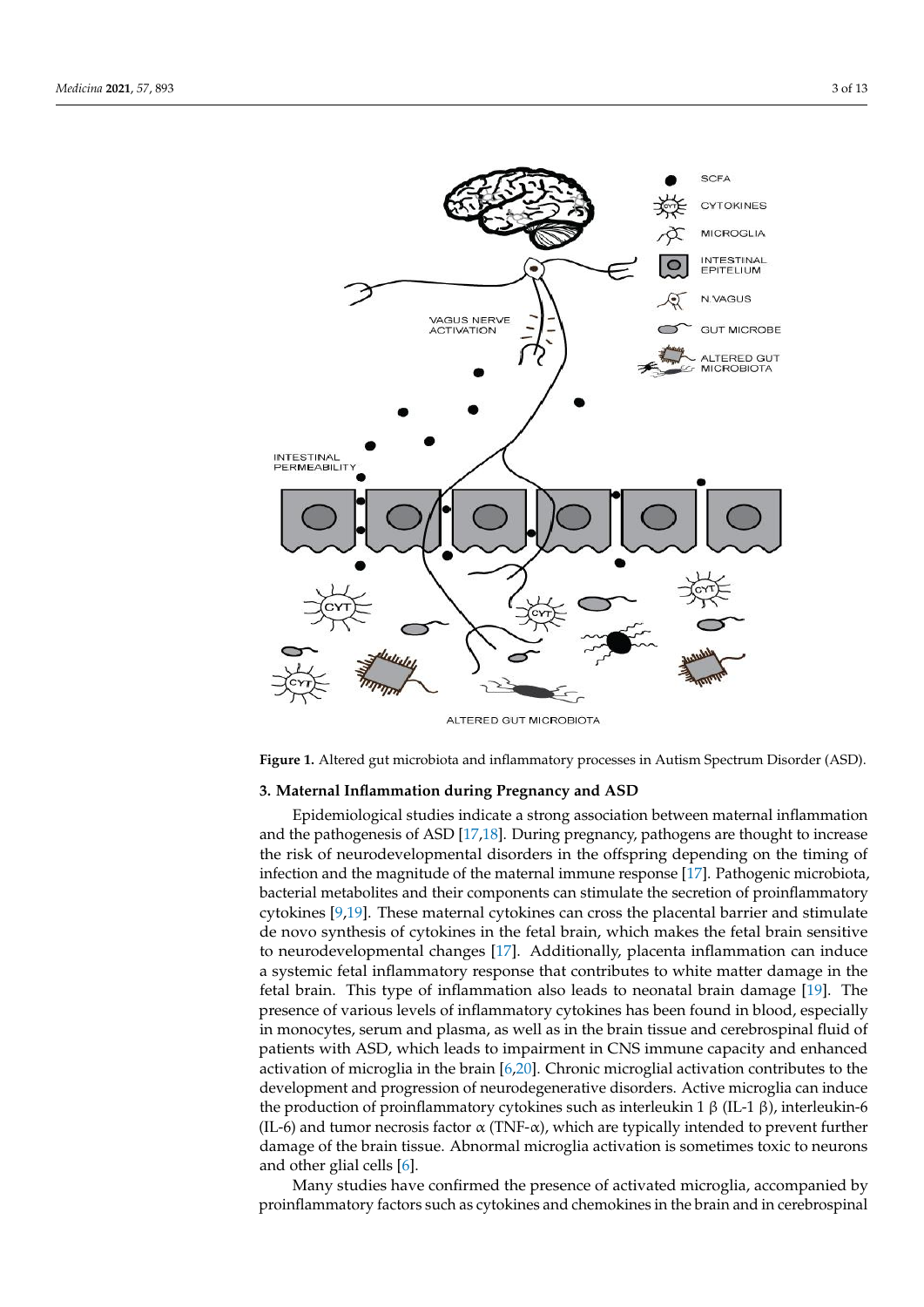fluid in the dorsolateral prefrontal cortex of patients with ASD. Deficits in microglial activity during brain development lead to an increased number of immature synapses, and thus to the cognitive impairments and behavioral disorders typical for patients with ASD [\[17\]](#page-10-10). Inflammation that occurs in the form of elevated cytokine levels transmit across the blood–brain barrier and initiate a neuroinflammatory response that has been offered as an explanation for later neurodevelopmental complications, including cerebral palsy, autism, schizophrenia and cognitive impairments [\[19\]](#page-10-12). Although supplementation with PUFA can reduce inflammation and improve the balance between pro- and antiinflammatory cytokines, the effects of PUFA on later neurodevelopmental complications are not clear.

The immunophenotypes that can be seen in patients with ASD are characterized by elevated proinflammatory status, i.e., elevated levels of cytokines and chemokines, including IL-1β, IL-6, interferon  $\mu$  (IFN- $\mu$ ), tumor necrosis factor  $\alpha$  (TNF- $\alpha$ ), subunit beta of interleukin 12 (also known as IL-12 subunit p40), MCP-1 (monocyte chemoattractant protein 1, cytokine also known as CCL-2), TGF-β (transforming growth factor-β) as well as hyperactive cellular immune responses [\[21\]](#page-10-14). However, immune abnormalities, including differentiating the immune/cytokine profile, are the result of the diet, lifestyle and genetic profile of each patient with ASD [\[8\]](#page-10-1), and this makes it difficult to pinpoint the links between maternal inflammation, diet/supplementation and ASD changes in children [\[22\]](#page-10-15).

## **4. Essential Fatty Acids—Omega-3 and Omega-6 PUFA and Inflammatory Processes in ASD**

PUFA are important constituents of phospholipids, which play an essential role in cell membrane structure and function [\[23\]](#page-10-16). There are crucial structural and functional components of cellular and intracellular membranes in the human body, and those are linoleic acid (18:2*n*-6, LA), α-linolenic acid (18:3*n*-3, ALA) and their metabolic products, arachidonic acid (20:4*n*-6, AA), eicosapentaenoic acid (20:5*n*-3; EPA) and docosahexaenoic acid (22:6*n*-3; DHA).

ALA, the precursor of omega-3 PUFA, can be converted into EPA and further to docosapentaenoic acid (22:5*n*-3; DPA) and DHA. DHA plays a role in cognitive functions and in neurite growth, membrane fluidity, neurotransmission, endothelial function, neuronal survival and attenuating neurodegeneration [\[24\]](#page-10-17). Therefore, its intake is very important during pregnancy and in young children. AA is the precursor of proinflammatory eicosanoids, including prostaglandins [\[23](#page-10-16)[,25\]](#page-10-18), which contribute to the occurrence of allergies and inflammatory disorders that are very frequently associated with ASD [\[26,](#page-10-19)[27\]](#page-10-20). Eicosanoids derived from omega-6 AA have opposing properties from those originating from omega-3 EPA. Up to 60% of patients with ASD have some systemic immune dysfunction, indicating a link between PUFA and inflammatory homeostasis in ASD [\[28\]](#page-10-21), which is associated with impaired omega-6/omega-3 PUFA in the diet. Blood omega-3 levels of long-chain PUFA (LCPUFA) are reduced in children with ASD [\[29\]](#page-10-22), which can lead to hyperproduction of proinflammatory cytokines derived from omega-6 [\[30\]](#page-10-23). Additionally, elevated levels of autoantibodies to neuronal and glial molecules in patients with ASD can be attributed to disorders of the omega-6/omega-3 PUFA ratio [\[31\]](#page-10-24).

Lower levels of omega-3 PUFA EPA and DHA and higher AA/EPA ratio were found in children with ADHD and ASD compared with typically developing controls in the study of Parletta et al. (2016), and these levels were correlated with greater severity of symptoms. Attention seems to be an essential characteristic of neurodevelopmental disorders, especially in learning disorders [\[24\]](#page-10-17). Altered PUFA metabolism leads to increased production of proinflammatory cytokines, increased oxidative stress and an imbalance in the formation and action of neurotransmitters in individuals with ASD [\[32\]](#page-10-25). Children with increased inflammation may benefit more from daily vitamin D and omega-3 LCPUFA supplements because of the modulated responses to their inflammatory state as a part of the supplementation [\[33\]](#page-10-26). The structural and functional roles of PUFA in neuronal membranes support underlying biological mechanisms and suggest that supplementation can help with symptoms in children with psychiatric disorders [\[24\]](#page-10-17).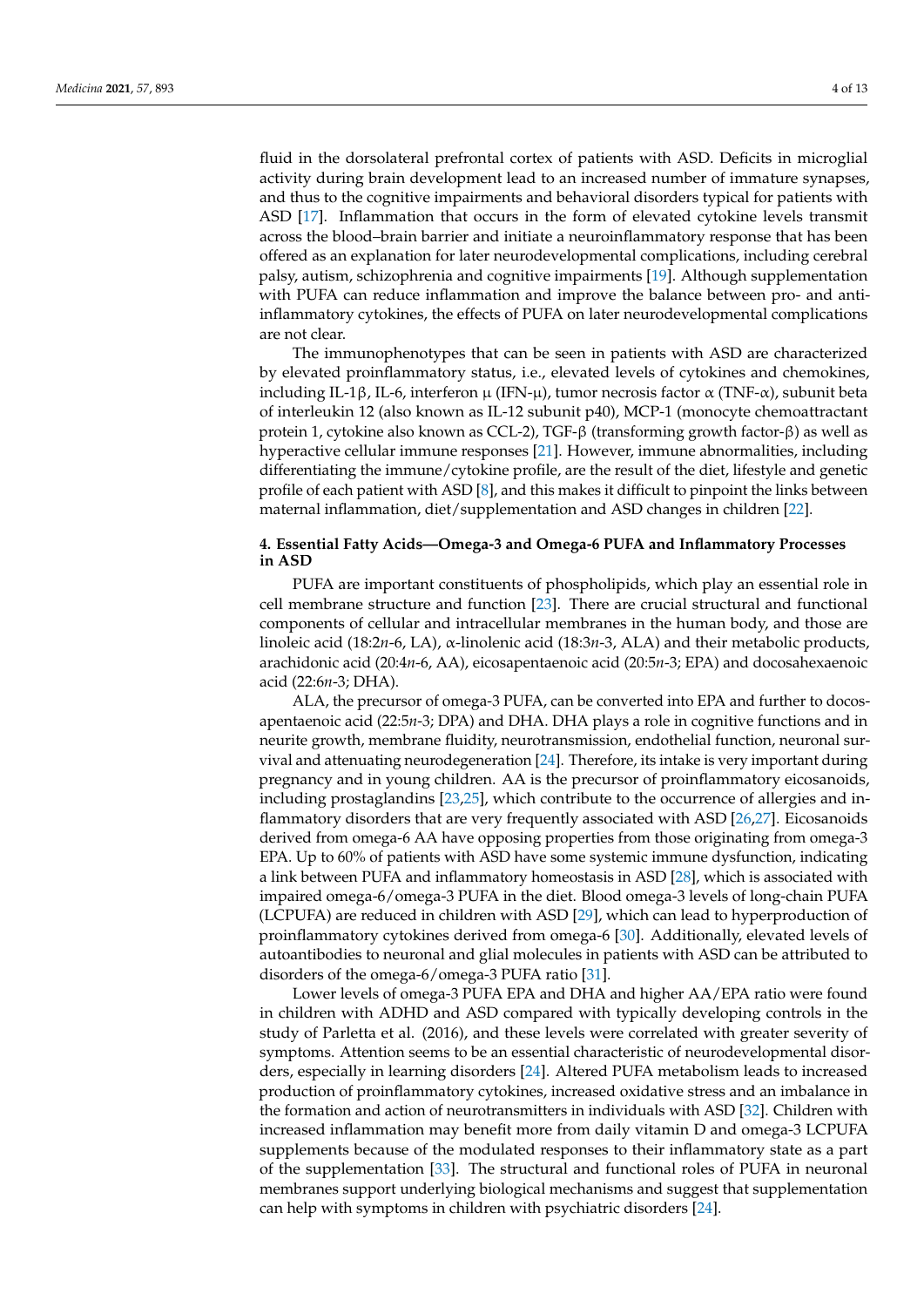### *4.1. Omega-3 and Omega-6 PUFA and Gut Microbiota in ASD*

The exact mechanism of the PUFA effects in ASD is not quite clear, but one possibility is that PUFA affects the brain through GBA. Understanding gut–brain interactions may open novel approaches to treat mood and behavioral disorders [\[34\]](#page-10-27). A synergetic effect between omega-3 PUFA and probiotic bacteria during digestion has been recorded, where omega-3 lipids promoted the probiotic attachment to the intestinal wall [\[35\]](#page-11-0). Thus, microbiotarelated treatment strategy can find support in studies where mice fed with the omega-3 supplemented diet displayed greater fecal *Bifidobacterium* and *Lactobacillus* abundance with healthy hypothalamus–pituitary–adrenal axis activity under stressful conditions. These results show that dietary intervention, in particular with omega-3 PUFA, may have an impact on behavioral outcomes, and it could be mediated by the GBA [\[34](#page-10-27)[,36\]](#page-11-1).

Higher omega-6 PUFA intake has been associated with decreased numbers of *Bifidobacteria* and in a decrease in certain immune functions, such as expression of antigens and proinflammatory cytokines [\[37,](#page-11-2)[38\]](#page-11-3). This is important because *Bifidobacteria* improve intestinal epithelial integrity, reduce inflammation and have a positive effect on anxiety and behavioral disorders in rodents [\[36\]](#page-11-1). Additionally, intake of omega-3 PUFA has been shown to have a significant positive association with *Lactobacillus* group abundance in feces samples. The increase in omega-3 PUFA is effective in supporting epithelial barrier integrity by improving transepithelial resistance and by reducing IL-4-mediated permeability, and several *Lactobacilli* enhance the function of the intestinal barrier [\[38\]](#page-11-3). These results suggest a link between PUFA types and their different effects on the fecal microbiota. As a result, balanced fat intake is crucial for the creation of the microbiota and overall for the health of the host [\[37\]](#page-11-2).

It is indicated that essential fatty acids have a beneficial role in postnatal interventions; thus, metabolic interaction between omega-3 PUFA and intestinal bacteria should be identified and noticed as effective to the immunity and enteric nervous system and further for improvement of behavior.

Another explanation of neurodevelopmental disorders could involve the influence of gut microbiota on PUFA uptake and metabolism; thus, the other direction of omega-3 PUFA and probiotics interaction should not be ignored. Dietary supplementation with Bifidobacteria has been shown to increase tissue levels of EPA and DHA in mice, and dietary supplementation with parent omega-3 PUFA ALA combined with *Bifidobacterium breve* resulted in higher liver EPA and brain DHA levels [\[39\]](#page-11-4). Gut endothelial barrier integrity may also be enhanced by the PUFA dihomo g-linolenic acid (20:3*n*-6, DGLA), AA, EPA and DHA [\[40\]](#page-11-5). It has been observed that probiotic bacteria (e.g., *Bifidobacterium* and *Akkermansia*) and omega-3 fatty acids may have synergistic health benefits in treating patients with ASD. Decreased levels of *Akkermansia*, which is a bacterial species that lives inside the mucus layer of the gut and supports the intestinal wall [\[41\]](#page-11-6), may lead to a weakened barrier function and increased gut permeability as an autistic phenotype. Rodríguez-Carrio et al. [\[42\]](#page-11-7) noted an opposite pattern between the *Akkermansia* and *Lactobacillus* groups, with *Lactobacillus* being overgrown in patients with ASD who have impaired FA metabolism [\[34\]](#page-10-27). Decreased *Akkermansia* levels were associated with elevated serum interleukin IL -6 and impaired free fatty acid profile.

Additionally, the effect of omega-3 during pregnancy should be considered, which would potentially prevent the consequences of neuro-developmental impairment.

#### *4.2. Maternal Status of PUFA during Pregnancy and ASD*

The maternal status of omega-3 PUFA has been shown not only to regulate microglial activity and neuroinflammatory pathways during brain development but also to affect brain plasticity [\[17\]](#page-10-10). The intake of omega-3 PUFA in pregnancy or in the early postnatal period and changes in the structure of gut microbiota can influence the occurrence of neuropsychiatric disorders [\[36\]](#page-11-1). These authors highlighted that in utero and early life, omega-3 PUFA intake, particularly EPA and DHA, regulates gut microbiota development, influencing the bacterial abundance and types in adolescence and adulthood and affects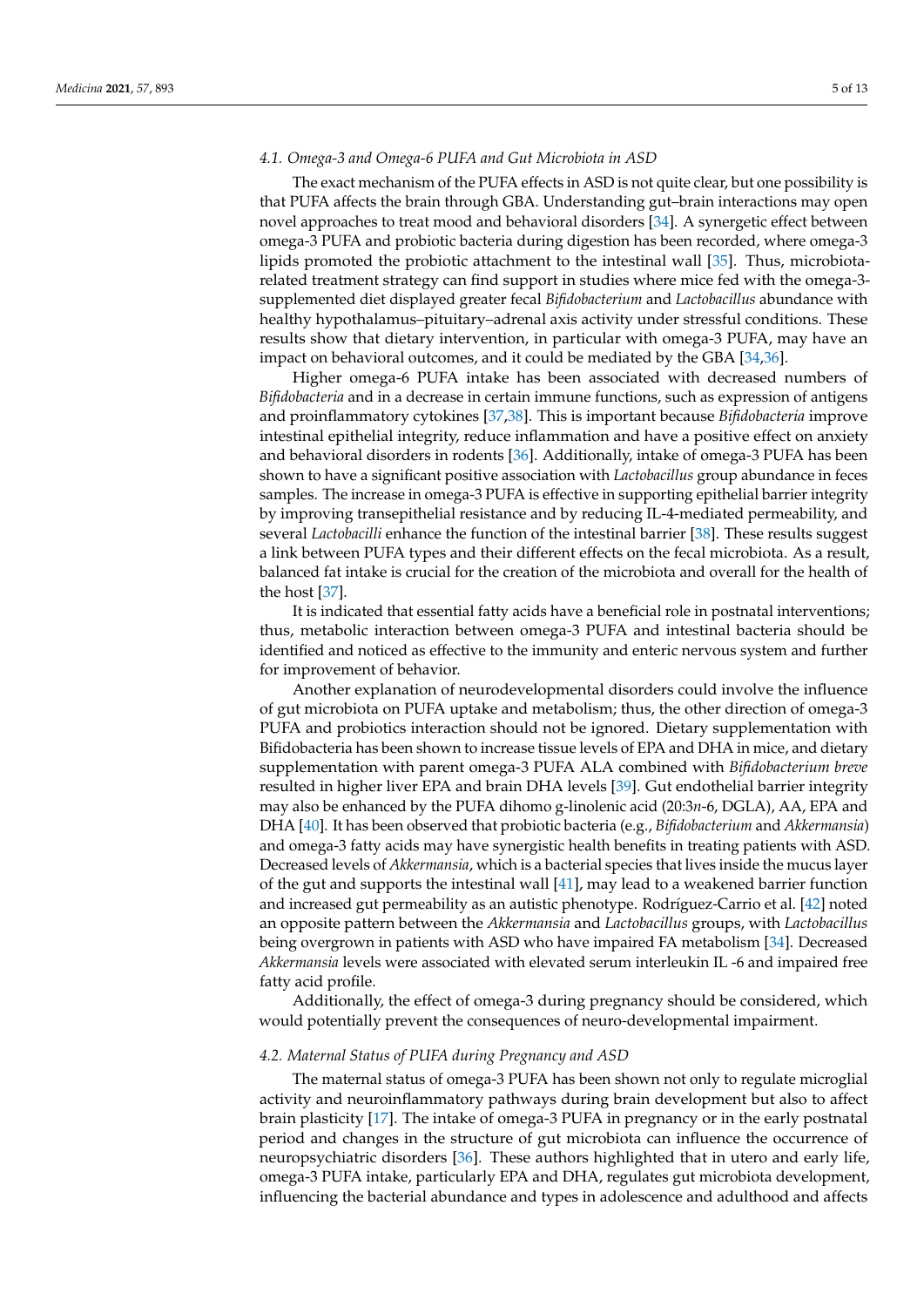social and communicative behavior throughout one's lifespan [\[43\]](#page-11-8). Reduced early life omega-3 intake can induce discrete psychiatric abnormalities in the adolescence period that manifest as communication, behavior and memory disorders. Omega-3 PUFA is essential for preventing behavioral and neurodegenerative disorders later in life [\[36,](#page-11-1)[44\]](#page-11-9). A deficit of DHA during the perinatal period was shown to be associated with a reduction in neurogenesis and delays in neuronal migration [\[45\]](#page-11-10). These results suggest that the availability of adequate amounts of various PUFA (both omega-6 and omega-3 fatty acids), especially AA and DHA, to the fetus and newborn is recommended [\[35](#page-11-0)[,46\]](#page-11-11). In fact, women with a higher intake of PUFA before and during pregnancy [\[47\]](#page-11-12) had a reduced risk of having a child with ASD than those with lower PUFA intake [\[43,](#page-11-8)[48\]](#page-11-13). Omega-3 PUFA is recommended for consumption during the last week of gestation and the first month postnatal for brain development; supplementation with omega-3 PUFA, especially during pregnancy and lactation, may help prevent ASD in children at risk [\[45\]](#page-11-10).

Steenweg-de Graaff et al. [\[47\]](#page-11-12) further indicated that more than a deficit of DHA intake, a higher maternal omega-6 to omega-3 PUFA ratio during pregnancy was associated not only with worse neurodevelopmental outcomes but also with a higher number of autism traits in offspring [\[47\]](#page-11-12), and these findings suggest that the focus of dietary interventions should not be only the increasing of omega-3 PUFA intake but also the reduction of food intake with a high content of omega-6 PUFA [\[45\]](#page-11-10).

In the prospective study of high-risk younger sibling pregnancies, an association between higher maternal total omega-3 PUFA intake in the second half of pregnancy and reduced risk of ASD in the offspring was evaluated. The maternal third trimester of plasma PUFA concentration was measured by gas chromatography. In all, 258 mother-child pairs were included. Mothers consuming more total omega-3 in the second half of pregnancy were 40% less likely to have children with ASD. This study provides suggestive evidence of associations between risk of ASD in the children and maternal omega-3 intake in late pregnancy but not with third-trimester plasma PUFA [\[49\]](#page-11-14).

#### **5. The Role of Omega-3 PUFA Supplementation in ASD Symptoms**

A limited number of RCTs investigated the effect of omega-3 PUFA supplementation on autism symptoms as well as on the improvement of behavioral issues (Table [1\)](#page-8-0). Among those, 12 high-quality RCTs will be discussed in detail since they: (1) have the diagnosis of ASD according to the DSM criteria; (2) include children from 18 months old, adolescents and adults up to 28 years old; (3) are RCTs with an adequate protocol (placebo or no intervention); (4) investigate how omega-3 PUFA intake affects autistic symptoms.

Studies on the effects of omega-3 PUFA on ASD differed in types of PUFA (EPA, DHA or both), doses, duration and if they used a combination of omega-3 PUFA with vitamins or omega-6 and omega-9 PUFA. Table [1](#page-8-0) summarizes the key characteristics of the RCTs investigating the effect of omega-3 PUFA supplementation on ASD. Several RCTs results showed that omega-3 PUFA supplementation improved some core symptoms of ASD, in particular hyperactivity [\[50,](#page-11-15)[51\]](#page-11-16), lethargy [\[50](#page-11-15)[,52\]](#page-11-17) and stereotypy [\[50–](#page-11-15)[52\]](#page-11-17) (Table [1\)](#page-8-0). Bent et al. [\[51\]](#page-11-16) treated children with ASD who had hyperactivity for 6 weeks with daily doses of 1.3 g of omega-3 fatty acids compared to placebo. Some improvement in the hyperactivity scores of the omega-3-treated children was observed with a non-statistically significant difference; some statistically greater improvements in the stereotypy and lethargy subscales were found. Yui et al. [\[52\]](#page-11-17) treated seven children with ASD with large doses of AA and DHA for 16 weeks and compared them to six children who received a placebo. They observed a significant improvement in the social withdrawal subscale, in stereotyped and repetitive behavior and in the communication subscale.

Voigt et al. [\[53\]](#page-11-18) treated children with ASD who were between 3 and 10 years old with 200 mg/day of DHA for 6 months but did not find any improvement in core symptoms of autism. The authors only found a favorable change in functional communication reported by teachers in children with autism who received DHA supplementation. These findings reported a small but not significant benefit of omega-3 PUFA supplementation in children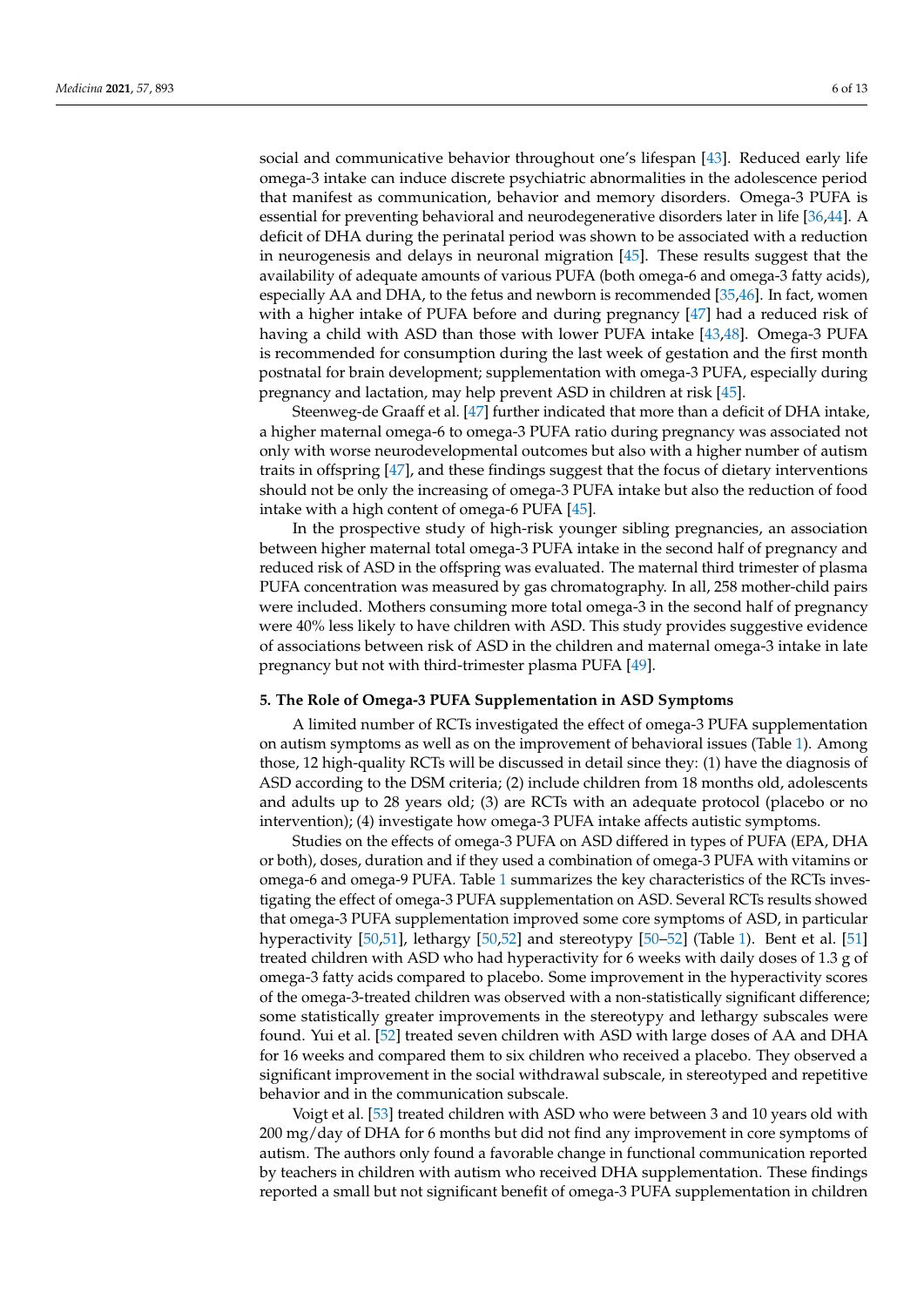with ASD [\[54\]](#page-11-19). Another 6-month RCT of omega-3 fatty acid supplements (1.5 g) vs. placebo in children 2–5 years of age with ASD does not support high-dose supplementation of omega-3 fatty acids in young children with ASD [\[55\]](#page-11-20).

Meguid et al. [\[56\]](#page-11-21) found that supplements of DHA, EPA and AA for 3 weeks led to improved behavior in two-thirds of children with ASD, and the authors concluded that PUFA supplementation might play an important role in ameliorating the autistic features and improving their concentration ability, eye contact, motor skills and language development. A possible beneficial effect of the association of omega-3 and omega-6 PUFA in language development was also found in one study performed in preterm children exhibiting ASD [\[30\]](#page-10-23). Language and speech issues are key components of ASD symptoms current therapies find difficult to face. In the randomized, double-blind, placebo-controlled trial, Sheppard et al. [\[30\]](#page-10-23) demonstrated that 3 months of oral treatment with omega-3/-6/-9 fatty acids were able to increase the number of words produced, the combined gesture and word use, and the broader social-communicative gesture in 18–38 months, preterm born, ASD toddlers. They concluded that supplementation with PUFA positively affected overall social communication.

Additionally, Parellada et al. [\[57\]](#page-11-22) found that social motivation improves during the trial, and the authors concluded that all groups benefit from PUFA supplementation, but patients with lower baseline omega 3/omega 6 show a larger effect. Raine et al. [\[58\]](#page-11-23) are considering some support for omega-3 as a supplement to standard interventions for clinic-referred children with reactive aggression. Much more limited support was found for the efficacy of omega-3 for antisocial behavior. An RCT conducted by Mazahery et al. [\[33\]](#page-10-26) demonstrated the efficacy of combined treatment with vitamin D and omega-3 PUFA in increasing social communicative functions in children with ASD. Another trial from the same author reported a significant improvement in symptoms of irritability and in social domains (social awareness and social-communicative functioning) [\[59\]](#page-12-0). Keim et al. [\[60\]](#page-12-1) found clinically significant improvements in ASD symptoms for children 18–38 months of age who were born at ≤29 weeks of gestation randomly assigned to receive Omega-3-6-9 Junior, but effects were confined to one subscale.

To our knowledge, the latest research in this area was performed by Doaei et al. [\[61\]](#page-12-2), finding that omega-3 treatment improved autism characteristics in children, including stereotyped behaviors and social communication, and the GARS score after the intervention compared to the control group. The authors found no significant change in the score of social interaction subscale.

Based on conducted studies, omega-3 PUFA can greatly decrease core ASD symptoms, especially stereotypy [\[50](#page-11-15)[–52](#page-11-17)[,61\]](#page-12-2) and social behavior [\[52,](#page-11-17)[60\]](#page-12-1) that includes social awareness [\[33\]](#page-10-26), social motivation [\[57\]](#page-11-22) and social-communicative functioning [\[33,](#page-10-26)[61\]](#page-12-2). Additionally, the beneficial effects are noted in early language development [\[30,](#page-10-23)[56\]](#page-11-21) and in reducing: hyperactivity [\[50\]](#page-11-15), repetitive behavior [\[52\]](#page-11-17), irritability symptoms [\[33\]](#page-10-26) and lethargy [\[51\]](#page-11-16). Some of the studies reported improvement of motor skills [\[56\]](#page-11-21) as well as concentration ability [\[56\]](#page-11-21).

However, limited support was given for the efficacy of omega-3 PUFA in reactive aggression and a short-term reduction in overall antisocial behavior [\[58\]](#page-11-23). No significant differences between groups in autism composite scores, adaptive function or language [\[55\]](#page-11-20), and non-significantly greater improvement in hyperactivity [\[51\]](#page-11-16) and in core symptoms of ASD [\[53\]](#page-11-18) were found. No significant change was found in the score of the social interaction subscale by Doaei et al. [\[61\]](#page-12-2).

This review has shown that high-quality studies on the effects of omega-3 PUFA supplementation in children with ASD are lacking. The available studies differ markedly in the content of supplements (EPA, DHA or both), doses and duration of supplementation, instruments used, etc. (Table [1\)](#page-8-0). Moreover, in many studies, other supplements, such as vitamins or omega-6 and/or omega-9, were used. Thus, no convincing conclusion can be drawn from these data. Nevertheless, available findings on the effects of omega-3 PUFA in ASD are promising in terms of clinical efficacy and good tolerability.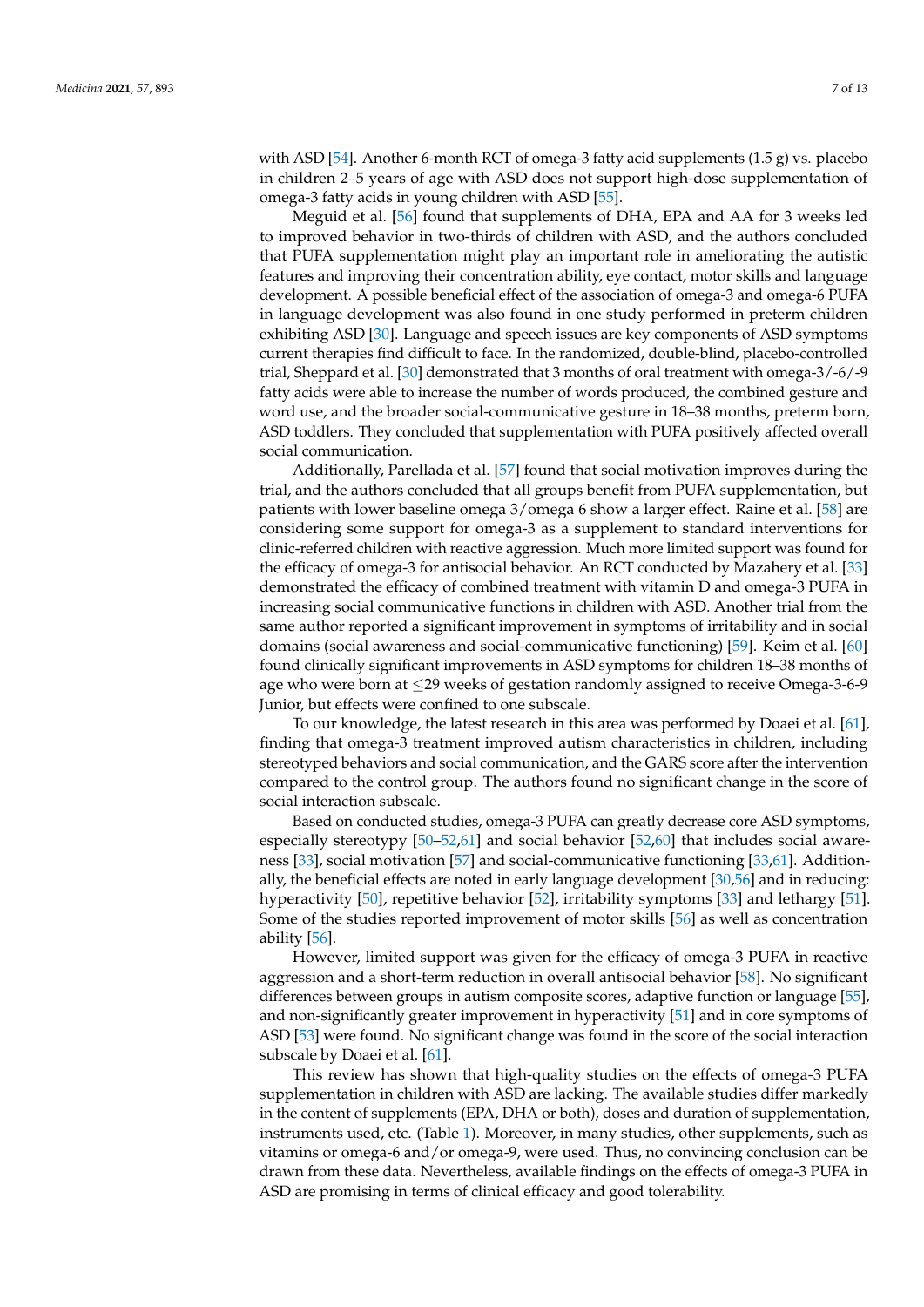| Study                         | <b>Trial Design</b>                                           | Drugs and Dose                                                                             | Participants                                                                                       | Treatment<br>Duration | <b>Results</b>                                                                                                                                                                              |
|-------------------------------|---------------------------------------------------------------|--------------------------------------------------------------------------------------------|----------------------------------------------------------------------------------------------------|-----------------------|---------------------------------------------------------------------------------------------------------------------------------------------------------------------------------------------|
| Amminger et al., 2007<br>[50] | a randomized, double-blind,<br>placebo-controlled pilot trial | $0.84$ g/day EPA<br>$0.7$ g/day DHA                                                        | 13 children with autistic<br>disorders, age 5-17                                                   | 6 weeks               | reduced hyperactivity and stereotypy on the<br>ABC subscale                                                                                                                                 |
| Bent et al., 2014<br>[51]     | internet-based, randomized<br>controlled trial                | 1.3 g of omega-3 PUFA (350 mg of EPA<br>and 230 mg of<br>DHA) or placebo                   | 57 ASD children with<br>hyperactivity (5-8 years)                                                  | 6 weeks               | no improvement in hyperactivity subscale on<br>the ABC<br>significant improvement in stereotypy and<br>lethargy subscales of the ABC                                                        |
| Yui et al., 2012<br>$[52]$    | double-blind, randomized,<br>placebo-controlled trial         | $0.24$ g/day DHA and $0.24$ g/day AA<br>per day                                            | 13 ASD children (6-28 years)                                                                       | 16 weeks              | significant improvement in social withdrawal<br>scores on the ABC<br>significant increase in plasma AA; no<br>differences in plasma DHA and EPA                                             |
| Voigt et al., 2014<br>$[53]$  | randomized double-blind<br>placebo-controlled trial           | DHA supplementation of 200 mg/day<br>or placebo                                            | 48 children with ASD<br>$(3-10 \text{ years})$                                                     | 26 weeks              | significant positive response for the overall<br>CGI-I rating scale<br>no effect on social skills on the BASC<br>significant improvement of functional<br>communication on the BASC         |
| Meguid et al., 2008<br>[56]   | randomized, placebo-controlled<br>trial                       | $60 \,\mathrm{mg}$ of DHA, 12 mg of GLA, 13 mg of<br>EPA and 5 mg of AA                    | 30 autistic children (3-11 years)<br>and 30 healthy children as control                            | 3 months              | a significant improvement in concentration<br>ability, motor skills and language development<br>using CARS, in twenty autistic children                                                     |
| Sheppard et al., 2017<br>[30] | pilot trial, single-site, double<br>blinded, RCT              | 2.5 ml omega-3 (338 mg EPA, 225 mg<br>DHA); 280 mg omega-6 FA(83 mg<br>GLA); 306 mg n-9 FA | 31 preterm children exhibiting<br>ASD, 18-38 months of old born<br>at $\leq$ 29 weeks of gestation | 3 months              | significantly improved BITSEA ASD<br>scale scores<br>possible improvement of early language<br>development<br>significant improvement in gesture<br>no effect on word use alone (using CDI) |

# **Table 1.** RCTs of omega-3 PUFA supplementation in children with ASD.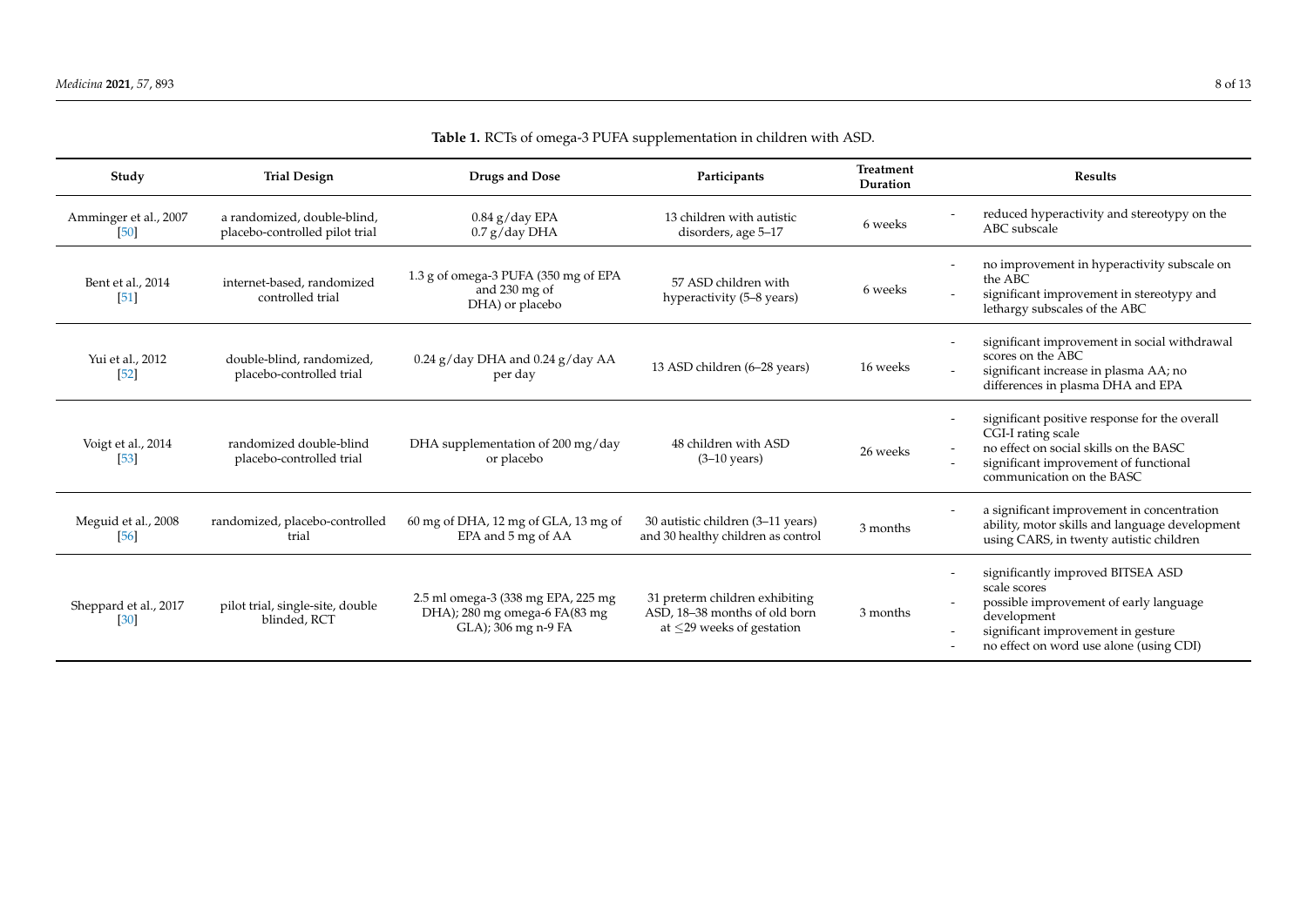| Study                            | <b>Trial Design</b>                                                                             | Drugs and Dose                                                                                                                                                                                                              | Participants                                                                                               | <b>Treatment</b><br>Duration | <b>Results</b>                                                                                                                                                                                         |
|----------------------------------|-------------------------------------------------------------------------------------------------|-----------------------------------------------------------------------------------------------------------------------------------------------------------------------------------------------------------------------------|------------------------------------------------------------------------------------------------------------|------------------------------|--------------------------------------------------------------------------------------------------------------------------------------------------------------------------------------------------------|
| Parellada et al., 2017<br>$[57]$ | a randomized, crossover,<br>placebo-controlled study                                            | omega-3 (EPA+DHA, 33%+22%) and vitamin E as<br>a stabilizer<br>Subjects 5-11 years old - EPA 577.5 mg qd + DHA<br>385 mg qd + vitamin E 1.6 mg qd;<br>12-17 years - EPA 693 mg qd + DHA 462 mg qd +<br>vitamin E 2.01 mg qd | 68 children and adolescents with<br>ASD (5-17 years old)                                                   | 8 weeks                      | significant increase of omega-3/omega-6 in<br>erythrocyte membrane<br>no effect on total TAS<br>improved all SRS scores including social<br>motivation and communication scores<br>improved CGI        |
| Raine et al., 2018<br>[58]       | randomized, double-blind,<br>stratified, placebo<br>controlled, $2 \times 2$<br>factorial trial | 1.12 g of omega-3 daily (411.2 mg DHA, 106.4 mg<br>DPA, and 604 mg of EPA)                                                                                                                                                  | 282 children with externalizing<br>behavior disorder (7-16 years)                                          | 6 months                     | significantly reduced reactive aggression and<br>short-term reduction in overall antisocial<br>behavior determined by RPQ, CBC, APSD,<br>CODDS and AQ (self- or parent reported)                       |
| Mazahery et al., 2019<br>[33]    | randomized placebo<br>controlled double-blind<br>study design                                   | vitamin D (2000 IU/day, vitamin D), omega-3<br>LCPUFA (722 mg/day DHA, OM) or both                                                                                                                                          | 117 children (2.5 to 8 years)<br>with ASD                                                                  | 12 months                    | significant effect for SRS: improved social<br>awareness and social communicative<br>functioning<br>vitamin D reduced hyperactivity symptoms                                                           |
| Keim et al., 2018<br>[60]        | randomized, fully blinded,<br>placebo-controlled trial                                          | omega-3-6-9 (338 mg EPA, 225 mg DHA, and<br>83 mg GLA) VS. canola oil (124 mg palmitic acid,<br>39 mg stearic acid, 513 mg linoleic acid, 225 mg<br>$\alpha$ -linolenic acid, and 1346 mg oleic acid)                       | 31 children born at <29 week of<br>gestation (18–38 months of age)                                         | 3 months                     | reduction in ASD symptoms per the BITSEA<br>scale for the treatment group<br>no other scales reflected a similar magnitude or<br>significant effect                                                    |
| Doaei et al., 2021<br>[61]       | double-blind, randomized<br>clinical trial                                                      | group (1): 1 gram omega-3 Long Chain (180 mg<br>$EPA + 120$ mg DHA) and Group (2)<br>1 gram medium chain triglyceride as placebo                                                                                            | 54 children with autism assigned<br>to the case ( $n = 28$ ) and control<br>$(n = 26)$ groups (5–15 years) | 8 weeks                      | significant change in autism characteristics<br>including stereotyped behaviors and social<br>communication at the GARS score;<br>no significant change in the score of social<br>interaction subscale |

<span id="page-8-0"></span>**Abbreviations:** RCTs—randomized controlled trials; LCPUFA—long-chain polyunsaturated fatty acid; ASD—Autism Spectrum Disorder; EPA—eicosapentaenoic acid; DHA—docosahexaenoic acid; DPA docosapentaenoic acid; GLA—dihomo g-linolenic acid; AA—arachidonic acid; GARS—Gilliam Autism Rating Scale; SRS—Social Responsiveness Scale; RPQ—Reactive-Proactive Aggression Questionnaire; CBC—Child Behavior Checklist; APSD—Antisocial Process Screening Device; CODDS—Conduct and Oppositional Defiant Disorder Scales; AQ—Aggression Questionnaire; BITSEA—Brief Infant Toddler Social Emotional Assessment Scale; TAS—plasma antioxidant status; CGI/ CGI-I—Clinical Global Impression-Severity/ Improvement; CDI—Mac Arthur-Bates Communicative Development Inventory; PDDBI—Pervasive Developmental Disorders Behavioral Inventory; BASC-2—Behavior Assessment; ABC—Aberrant Behavior Checklist; CARS—The Childhood Autism Rating Scale.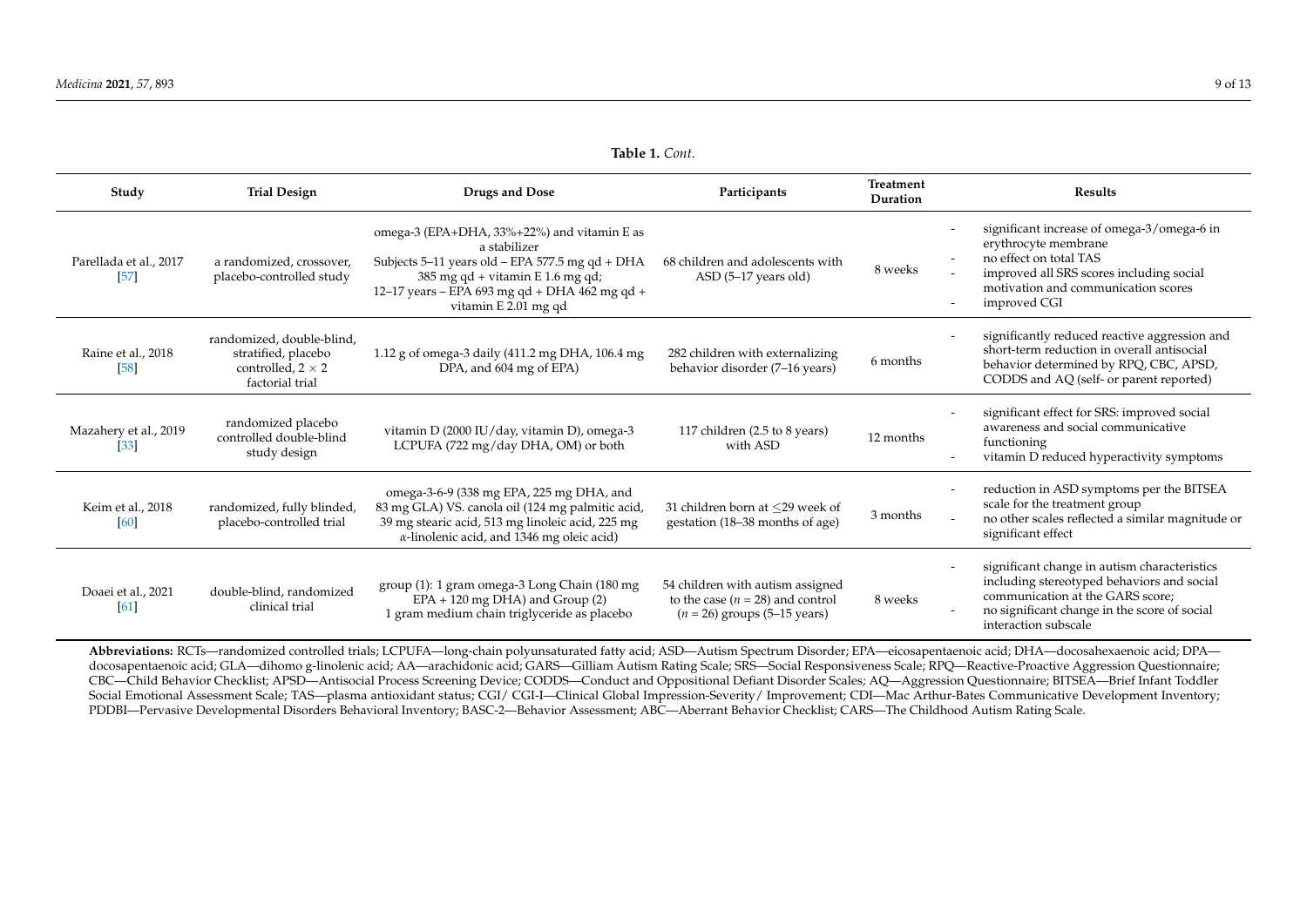# **6. Conclusions**

Intestinal homeostasis, which involves a balanced status of intestinal bacteria and the gut–brain axis, prenatally as well as postnatally, seems to be one of the important factors that ameliorate the ASD clinical manifestation. Due to the wide heterogeneity across RCTs that refers to differences in methods, types and doses of PUFAs interventions (i.e., EPA or DHA or combination of the two omega-3 fatty acids or addition of omega-6 or omega-9 fatty acids), trials duration and test instruments, no definitive conclusion about omega-3 PUFAs effect can be drawn. Omega-3 PUFA effects have shown limited improvement of autism symptoms, especially on stereotyped behavior and social behavior, which includes social awareness, social motivation and communication function as well as language development, hyperactivity, repetitive behavior and motor skills and concentration in several studies. Even though up to date, no treatment is fully successful in treating ASD, a combination of complementary interventions, including PUFA interventions, which are considered very low risk, could provide added value to standard medical and psychological interventions for reducing child behavior problems. The adjuvant effects of essential fatty acid interventions are reflected in the alleviation of behavioral symptoms and could be studied as an adjunct to behavioral therapy in ASD. Supplementation with PUFAs could be considered only as one of the aspects in regulating the biological status of the organism, and the balanced biological status of the organism represents the basis for other complementary treatments to improve the psychophysiological characteristics in children with ASD. Nevertheless, in order to achieve a final conclusion on the effect of omega-3 PUFA on ASD, high-quality studies on a larger group of children with ASD and using omega-3 PUFA as the only supplementation are warranted.

**Author Contributions:** A.V. conceived and designed the review; V.V. supervised the study and critically revised the manuscript. S.P. and V.Ž. performed the literature analysis and drafted the manuscript. M.S. critically revised the text and gave substantial scientific contributions. V.J. and N.J. edited and approved final version to be published. All authors contributed to the writing and proofreading of the final manuscript. The final manuscript was discussed and approved by all authors. All authors have read and agreed to the published version of the manuscript.

**Funding:** This work was partially supported by the Ministry of Education, Science and Technological Development of The Republic of Serbia (contract 451-03-9/2021-14/200015).

**Institutional Review Board Statement:** Not applicable.

**Informed Consent Statement:** Not applicable.

**Data Availability Statement:** Data sharing not applicable. No new data are created or analyzed. in this study.

**Conflicts of Interest:** The authors declare no conflict of interest. The authors alone are responsible for the content and writing of the article.

#### **References**

- <span id="page-9-0"></span>1. American Psychiatric Association. *Diagnostic and Statistical Manual of Mental Disorders*, 5th ed.; New School Library: London, UK, 2013.
- 2. Kohane, I.S.; McMurry, A.; Weber, G.; MacFadden, D.; Rappaport, L.; Kunkel, L.; Bickel, J.; Wattanasin, N.; Spence, S.; Murphy, S. The co-morbidity burden of children and young adults with autism spectrum disorders. *PLoS ONE* **2012**, *7*, e33224. [\[CrossRef\]](http://doi.org/10.1371/journal.pone.0033224) [\[PubMed\]](http://www.ncbi.nlm.nih.gov/pubmed/22511918)
- <span id="page-9-1"></span>3. Kraneveld, A.; Szklany, K.; de Theije, C.; Garssen, J. Gut-to-brain axis in autism spectrum disorders: Central role for the microbiome. *Int. Rev. Neurobiol.* **2016**, *131*, 263–287. [\[PubMed\]](http://www.ncbi.nlm.nih.gov/pubmed/27793223)
- <span id="page-9-2"></span>4. Gaugler, T.; Klei, L.; Sanders, S.J.; Bodea, C.A.; Goldberg, A.P.; Lee, A.B.; Mahajan, M.; Manaa, D.; Pawitan, Y.; Reichert, J. Most genetic risk for autism resides with common variation. *Nat. Genet.* **2014**, *46*, 881–885. [\[CrossRef\]](http://doi.org/10.1038/ng.3039)
- <span id="page-9-3"></span>5. Carter, M.T.; Scherer, S.W. Autism spectrum disorder in the genetics clinic: A review. *Clin. Genet.* **2013**, *83*, 399–407. [\[CrossRef\]](http://doi.org/10.1111/cge.12101) [\[PubMed\]](http://www.ncbi.nlm.nih.gov/pubmed/23425232)
- <span id="page-9-4"></span>6. Castellani, M.; Conti, C.; Kempuraj, D.; Salini, V.; Vecchiet, J.; Tete, S.; Ciampoli, C.; Conti, F.; Cerulli, G.; Caraffa, A. Autism and immunity: Revisited study. *Int. J. Immunopathol. Pharmacol.* **2009**, *22*, 15–19. [\[CrossRef\]](http://doi.org/10.1177/039463200902200103) [\[PubMed\]](http://www.ncbi.nlm.nih.gov/pubmed/19309548)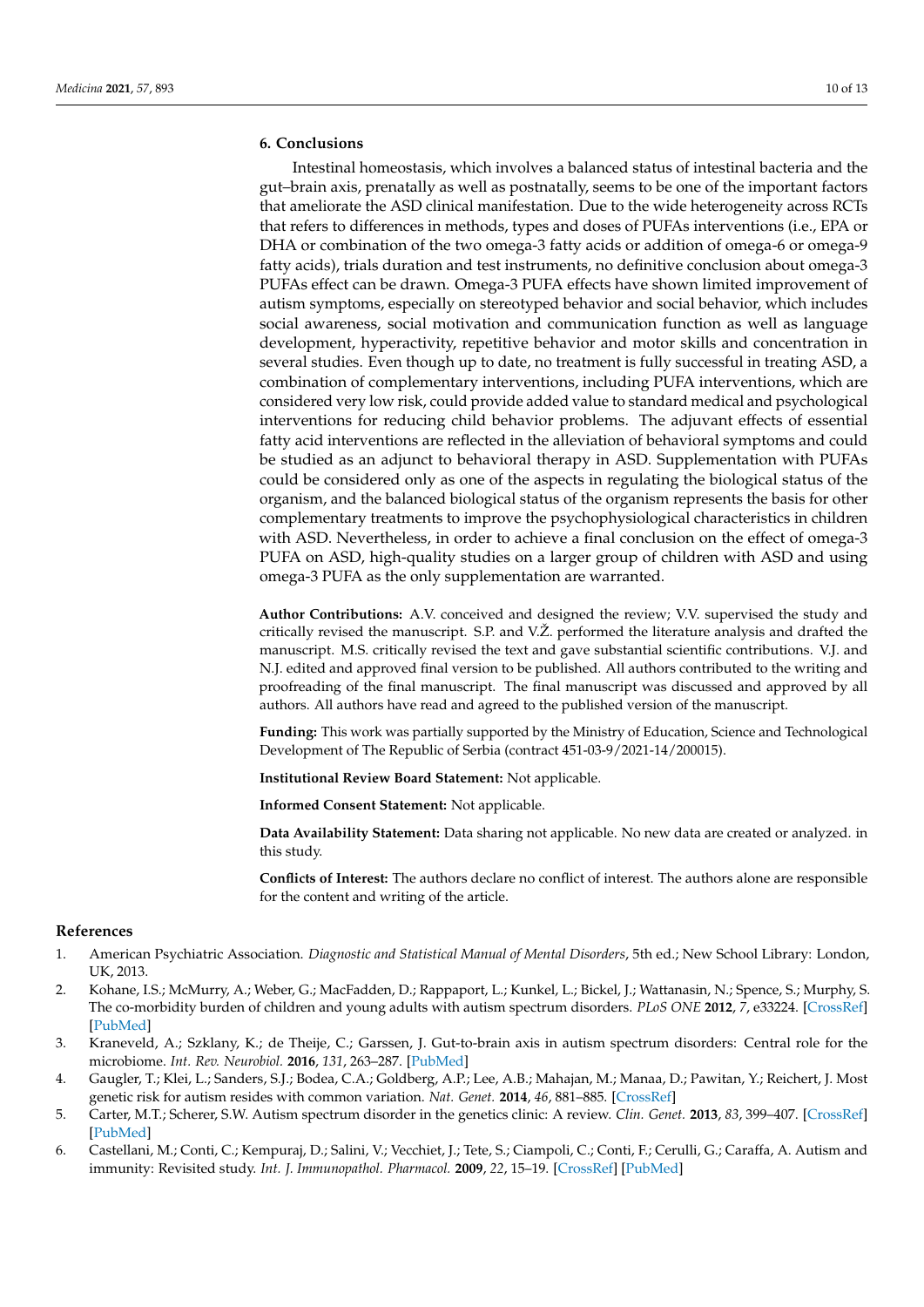- <span id="page-10-0"></span>7. Frye, R.E.; Rose, S.; Slattery, J.; MacFabe, D.F. Gastrointestinal dysfunction in autism spectrum disorder: The role of the mitochondria and the enteric microbiome. *Microb. Ecol. health Dis.* **2015**, *26*, 27458. [\[CrossRef\]](http://doi.org/10.3402/mehd.v26.27458) [\[PubMed\]](http://www.ncbi.nlm.nih.gov/pubmed/25956238)
- <span id="page-10-1"></span>8. Vuong, H.E.; Hsiao, E.Y. Emerging roles for the gut microbiome in autism spectrum disorder. *Biol. Psychiatry* **2017**, *81*, 411–423. [\[CrossRef\]](http://doi.org/10.1016/j.biopsych.2016.08.024)
- <span id="page-10-2"></span>9. Li, Q.; Han, Y.; Dy, A.B.C.; Hagerman, R.J. The gut microbiota and autism spectrum disorders. *Front. Cell. Neurosci.* **2017**, *11*, 120. [\[CrossRef\]](http://doi.org/10.3389/fncel.2017.00120)
- <span id="page-10-3"></span>10. Noriega, D.B.; Savelkoul, H.F. Immune dysregulation in autism spectrum disorder. *Eur. J. Pediatrics* **2014**, *173*, 33–43. [\[CrossRef\]](http://doi.org/10.1007/s00431-013-2183-4)
- <span id="page-10-4"></span>11. Ciéslińska, A.; Kostyra, E.; Savelkoul, H.F. Treating autism spectrum disorder with gluten-free and casein-free diet: The underlying microbiota-gut-brain axis mechanisms. *HSOA J. Clin. Immunol. Immunother.* **2017**, *3*, 11.
- <span id="page-10-5"></span>12. Milošević, M.; Arsić, A.; Cvetković, Z.; Vučić, V. Memorable Food: Fighting Age-Related Neurodegeneration by Precision Nutrition. *Front. Nutr.* **2021**, *8*. [\[CrossRef\]](http://doi.org/10.3389/fnut.2021.688086)
- <span id="page-10-6"></span>13. Li, Q.; Zhou, J.-M. The microbiota–gut–brain axis and its potential therapeutic role in autism spectrum disorder. *Neuroscience* **2016**, *324*, 131–139. [\[CrossRef\]](http://doi.org/10.1016/j.neuroscience.2016.03.013)
- <span id="page-10-7"></span>14. Iannone, L.F.; Preda, A.; Blottière, H.M.; Clarke, G.; Albani, D.; Belcastro, V.; Carotenuto, M.; Cattaneo, A.; Citraro, R.; Ferraris, C. Microbiota-gut brain axis involvement in neuropsychiatric disorders. *Expert Rev. Neurother.* **2019**, *19*, 1037–1050. [\[CrossRef\]](http://doi.org/10.1080/14737175.2019.1638763)
- <span id="page-10-8"></span>15. MacFabe, D.F. Enteric short-chain fatty acids: Microbial messengers of metabolism, mitochondria, and mind: Implications in autism spectrum disorders. *Microb. Ecol. health Dis.* **2015**, *26*, 28177. [\[CrossRef\]](http://doi.org/10.3402/mehd.v26.28177)
- <span id="page-10-9"></span>16. Maslowski, K.M.; Vieira, A.T.; Ng, A.; Kranich, J.; Sierro, F.; Yu, D.; Schilter, H.C.; Rolph, M.S.; Mackay, F.; Artis, D. Regulation of inflammatory responses by gut microbiota and chemoattractant receptor GPR43. *Nature* **2009**, *461*, 1282–1286. [\[CrossRef\]](http://doi.org/10.1038/nature08530) [\[PubMed\]](http://www.ncbi.nlm.nih.gov/pubmed/19865172)
- <span id="page-10-10"></span>17. Goines, P.E.; Ashwood, P. Cytokine dysregulation in autism spectrum disorders (ASD): Possible role of the environment. *Neurotoxicol. Teratol.* **2013**, *36*, 67–81. [\[CrossRef\]](http://doi.org/10.1016/j.ntt.2012.07.006) [\[PubMed\]](http://www.ncbi.nlm.nih.gov/pubmed/22918031)
- <span id="page-10-11"></span>18. Rooks, M.G.; Garrett, W.S. Gut microbiota, metabolites and host immunity. *Nat. Rev. Immunol.* **2016**, *16*, 341–352. [\[CrossRef\]](http://doi.org/10.1038/nri.2016.42)
- <span id="page-10-28"></span><span id="page-10-12"></span>19. Madore, C.; Leyrolle, Q.; Lacabanne, C.; Benmamar-Badel, A.; Joffre, C.; Nadjar, A.; Layé, S. Neuroinflammation in autism: Plausible role of maternal inflammation, dietary omega 3, and microbiota. *Neural Plast.* **2016**, *2016*. [\[CrossRef\]](http://doi.org/10.1155/2016/3597209) [\[PubMed\]](http://www.ncbi.nlm.nih.gov/pubmed/27840741)
- <span id="page-10-13"></span>20. Patterson, P.H. Maternal infection and immune involvement in autism. *Trends Mol. Med.* **2011**, *17*, 389–394. [\[CrossRef\]](http://doi.org/10.1016/j.molmed.2011.03.001)
- <span id="page-10-14"></span>21. van der Burg, J.W.; Sen, S.; Chomitz, V.R.; Seidell, J.C.; Leviton, A.; Dammann, O. The role of systemic inflammation linking maternal BMI to neurodevelopment in children. *Pediatric Res.* **2016**, *79*, 3–12. [\[CrossRef\]](http://doi.org/10.1038/pr.2015.179)
- <span id="page-10-15"></span>22. Vargas, D.L.; Nascimbene, C.; Krishnan, C.; Zimmerman, A.W.; Pardo, C.A. Neuroglial activation and neuroinflammation in the brain of patients with autism. *Ann. Neurol. Off. J. Am. Neurol. Assoc. Child Neurol. Soc.* **2005**, *57*, 67–81. [\[CrossRef\]](http://doi.org/10.1002/ana.20315)
- <span id="page-10-16"></span>23. El-Ansary, A.; Al-Ayadhi, L. GABAergic/glutamatergic imbalance relative to excessive neuroinflammation in autism spectrum disorders. *J. Neuroinflammation* **2014**, *11*, 1–9. [\[CrossRef\]](http://doi.org/10.1186/s12974-014-0189-0)
- <span id="page-10-29"></span><span id="page-10-17"></span>24. Masi, A.; Quintana, D.; Glozier, N.; Lloyd, A.; Hickie, I.; Guastella, A. Cytokine aberrations in autism spectrum disorder: A systematic review and meta-analysis. *Mol. Psychiatry* **2015**, *20*, 440–446. [\[CrossRef\]](http://doi.org/10.1038/mp.2014.59)
- <span id="page-10-18"></span>25. Ristic-Medic, D.; Vucic, V. Dietary fats and metabolic syndrome. *J. Nutr. Health Food Sci.* **2013**, *1*, 8.
- <span id="page-10-19"></span>26. Parletta, N.; Niyonsenga, T.; Duff, J. Omega-3 and omega-6 polyunsaturated fatty acid levels and correlations with symptoms in children with attention deficit hyperactivity disorder, autistic spectrum disorder and typically developing controls. *PLoS ONE* **2016**, *11*, e0156432. [\[CrossRef\]](http://doi.org/10.1371/journal.pone.0156432)
- <span id="page-10-20"></span>27. De Crescenzo, F.; D'Alò, G.L.; Morgano, G.P.; Minozzi, S.; Mitrova, Z.; Saulle, R.; Cruciani, F.; Fulceri, F.; Davoli, M.; Scattoni, M.L. Impact of polyunsaturated fatty acids on patient-important outcomes in children and adolescents with autism spectrum disorder: A systematic review. *Health Qual. life Outcomes* **2020**, *18*, 1–12. [\[CrossRef\]](http://doi.org/10.1186/s12955-020-01284-5)
- <span id="page-10-21"></span>28. Gesundheit, B.; Rosenzweig, J.P.; Naor, D.; Lerer, B.; Zachor, D.A.; Procházka, V.; Melamed, M.; Kristt, D.A.; Steinberg, A.; Shulman, C. Immunological and autoimmune considerations of Autism Spectrum Disorders. *J. Autoimmun.* **2013**, *44*, 1–7. [\[CrossRef\]](http://doi.org/10.1016/j.jaut.2013.05.005) [\[PubMed\]](http://www.ncbi.nlm.nih.gov/pubmed/23867105)
- <span id="page-10-22"></span>29. Pardo, C.A.; Eberhart, C.G. The neurobiology of autism. *Brain Pathol.* **2007**, *17*, 434–447. [\[CrossRef\]](http://doi.org/10.1111/j.1750-3639.2007.00102.x) [\[PubMed\]](http://www.ncbi.nlm.nih.gov/pubmed/17919129)
- <span id="page-10-23"></span>30. Mazahery, H.; Stonehouse, W.; Delshad, M.; Kruger, M.C.; Conlon, C.A.; Beck, K.L.; Von Hurst, P.R. Relationship between long chain n-3 polyunsaturated fatty acids and autism spectrum disorder: Systematic review and meta-analysis of case-control and randomised controlled trials. *Nutrients* **2017**, *9*, 155. [\[CrossRef\]](http://doi.org/10.3390/nu9020155) [\[PubMed\]](http://www.ncbi.nlm.nih.gov/pubmed/28218722)
- <span id="page-10-24"></span>31. Sheppard, K.W.; Boone, K.M.; Gracious, B.; Klebanoff, M.A.; Rogers, L.K.; Rausch, J.; Bartlett, C.; Coury, D.L.; Keim, S.A. Effect of omega-3 and-6 supplementation on language in preterm toddlers exhibiting autism spectrum disorder symptoms. *J. Autism Dev. Disord.* **2017**, *47*, 3358–3369. [\[CrossRef\]](http://doi.org/10.1007/s10803-017-3249-3) [\[PubMed\]](http://www.ncbi.nlm.nih.gov/pubmed/28748334)
- <span id="page-10-25"></span>32. Won, H.; Mah, W.; Kim, E. Autism spectrum disorder causes, mechanisms, and treatments: Focus on neuronal synapses. *Front. Mol. Neurosci.* **2013**, *6*, 19. [\[CrossRef\]](http://doi.org/10.3389/fnmol.2013.00019)
- <span id="page-10-26"></span>33. Tas, A.A. Dietary strategies in autism spectrum disorder (ASD). *Prog. Nutr.* **2018**, *20*, 554–562.
- <span id="page-10-27"></span>34. Mazahery, H.; Conlon, C.A.; Beck, K.L.; Mugridge, O.; Kruger, M.C.; Stonehouse, W.; Camargo, C.A., Jr.; Meyer, B.J.; Jones, B.; von Hurst, P.R. A randomised controlled trial of vitamin D and omega-3 long chain polyunsaturated fatty acids in the treatment of irritability and hyperactivity among children with autism spectrum disorder. *J. steroid Biochem. Mol. Biol.* **2019**, *187*, 9–16. [\[CrossRef\]](http://doi.org/10.1016/j.jsbmb.2018.10.017)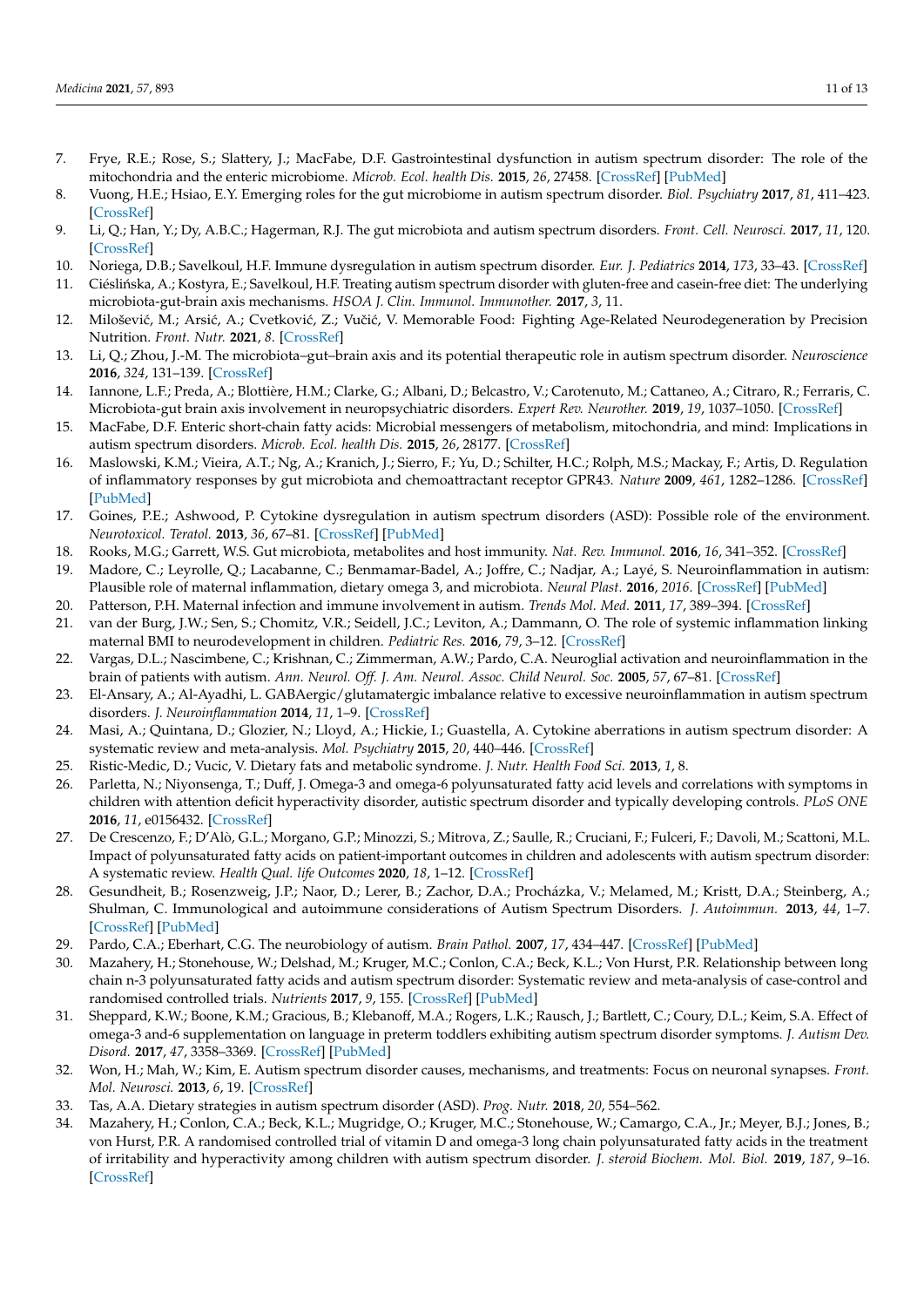- <span id="page-11-0"></span>35. El-Ansary, A.; Bhat, R.S. Targeting gut microbiota as a possible therapeutic intervention in autism. In *Autism 360*◦ ; Elsevier: Amsterdam, The Netherlands, 2020; pp. 301–327.
- <span id="page-11-1"></span>36. Das, U. Long-chain polyunsaturated fatty acids in the growth and development of the brain and memory. *Nutrition* **2003**, *19*, 62. [\[CrossRef\]](http://doi.org/10.1016/S0899-9007(02)00852-3)
- <span id="page-11-2"></span>37. Robertson, R.C.; Oriach, C.S.; Murphy, K.; Moloney, G.M.; Cryan, J.F.; Dinan, T.G.; Ross, R.P.; Stanton, C. Omega-3 polyunsaturated fatty acids critically regulate behaviour and gut microbiota development in adolescence and adulthood. *Brain Behav. Immun.* **2017**, *59*, 21–37. [\[CrossRef\]](http://doi.org/10.1016/j.bbi.2016.07.145)
- <span id="page-11-3"></span>38. Maukonen, J.; Saarela, M. Human gut microbiota: Does diet matter? *Proc. Natl. Acad. Sci. USA* **2015**, *74*, 23–36. [\[CrossRef\]](http://doi.org/10.1017/S0029665114000688) [\[PubMed\]](http://www.ncbi.nlm.nih.gov/pubmed/25156389)
- <span id="page-11-4"></span>39. Simoes, C.D.; Maukonen, J.; Kaprio, J.; Rissanen, A.; Pietiläinen, K.H.; Saarela, M. Habitual dietary intake is associated with stool microbiota composition in monozygotic twins. *J. Nutr.* **2013**, *143*, 417–423. [\[CrossRef\]](http://doi.org/10.3945/jn.112.166322) [\[PubMed\]](http://www.ncbi.nlm.nih.gov/pubmed/23343669)
- <span id="page-11-24"></span><span id="page-11-5"></span>40. Wall, R.; Marques, T.M.; O'Sullivan, O.; Ross, R.P.; Shanahan, F.; Quigley, E.M.; Dinan, T.G.; Kiely, B.; Fitzgerald, G.F.; Cotter, P.D. Contrasting effects of Bifidobacterium breve NCIMB 702258 and Bifidobacterium breve DPC 6330 on the composition of murine brain fatty acids and gut microbiota. *Am. J. Clin. Nutr.* **2012**, *95*, 1278–1287. [\[CrossRef\]](http://doi.org/10.3945/ajcn.111.026435)
- <span id="page-11-25"></span><span id="page-11-6"></span>41. Willemsen, L.E.; Koetsier, M.A.; Balvers, M.; Beermann, C.; Stahl, B.; van Tol, E.A. Polyunsaturated fatty acids support epithelial barrier integrity and reduce IL-4 mediated permeability in vitro. *Eur. J. Nutr.* **2008**, *47*, 183–191. [\[CrossRef\]](http://doi.org/10.1007/s00394-008-0712-0) [\[PubMed\]](http://www.ncbi.nlm.nih.gov/pubmed/18497998)
- <span id="page-11-7"></span>42. Depino, A.M. Peripheral and central inflammation in autism spectrum disorders. *Mol. Cell. Neurosci.* **2013**, *53*, 69–76. [\[CrossRef\]](http://doi.org/10.1016/j.mcn.2012.10.003)
- <span id="page-11-26"></span><span id="page-11-8"></span>43. Costantini, L.; Molinari, R.; Farinon, B.; Merendino, N. Impact of omega-3 fatty acids on the gut microbiota. *Int. J. Mol. Sci.* **2017**, *18*, 2645. [\[CrossRef\]](http://doi.org/10.3390/ijms18122645)
- <span id="page-11-9"></span>44. Petrovic, S.; Arsic, A.; Ristic-Medic, D.; Cvetkovic, Z.; Vucic, V. Lipid Peroxidation and Antioxidant Supplementation in Neurodegenerative Diseases: A Review of Human Studies. *Antioxidants* **2020**, *9*, 1128. [\[CrossRef\]](http://doi.org/10.3390/antiox9111128)
- <span id="page-11-27"></span><span id="page-11-10"></span>45. Martins, B.P.; Bandarra, N.M.; Figueiredo-Braga, M. The role of marine omega-3 in human neurodevelopment, including Autism Spectrum Disorders and Attention-Deficit/Hyperactivity Disorder–a review. *Crit. Rev. Food Sci. Nutr.* **2020**, *60*, 1431–1446. [\[CrossRef\]](http://doi.org/10.1080/10408398.2019.1573800)
- <span id="page-11-11"></span>46. Arsić, A.; Vučić, V.; Prekajski, N.; Tepšić, J.; Ristić-Medić, D.; Veličković, V.; Glibetić, M. Different fatty acid composition of serum phospholipids of small and appropriate for gestational age preterm infants and of milk from their mothers. *Hippokratia* **2012**, *16*, 230.
- <span id="page-11-28"></span><span id="page-11-12"></span>47. Fujiwara, T.; Morisaki, N.; Honda, Y.; Sampei, M.; Tani, Y. Chemicals, nutrition, and autism spectrum disorder: A mini-review. *Front. Neurosci.* **2016**, *10*, 174. [\[CrossRef\]](http://doi.org/10.3389/fnins.2016.00174)
- <span id="page-11-13"></span>48. Steenweg-de Graaff, J.; Tiemeier, H.; Ghassabian, A.; Rijlaarsdam, J.; Jaddoe, V.W.; Verhulst, F.C.; Roza, S.J. Maternal fatty acid status during pregnancy and child autistic traits: The generation R study. *Am. J. Epidemiol.* **2016**, *183*, 792–799. [\[CrossRef\]](http://doi.org/10.1093/aje/kwv263)
- <span id="page-11-29"></span><span id="page-11-14"></span>49. Huang, Y.; Iosif, A.-M.; Hansen, R.L.; Schmidt, R.J. Maternal polyunsaturated fatty acids and risk for autism spectrum disorder in the MARBLES high-risk study. *Autism* **2020**, *24*, 1191–1200. [\[CrossRef\]](http://doi.org/10.1177/1362361319877792) [\[PubMed\]](http://www.ncbi.nlm.nih.gov/pubmed/31958995)
- <span id="page-11-30"></span><span id="page-11-15"></span>50. Amminger, G.P.; Berger, G.E.; Schäfer, M.R.; Klier, C.; Friedrich, M.H.; Feucht, M. Omega-3 fatty acids supplementation in children with autism: A double-blind randomized, placebo-controlled pilot study. *Biol. Psychiatry* **2007**, *61*, 551–553. [\[CrossRef\]](http://doi.org/10.1016/j.biopsych.2006.05.007) [\[PubMed\]](http://www.ncbi.nlm.nih.gov/pubmed/16920077)
- <span id="page-11-16"></span>51. Bent, S.; Hendren, R.L.; Zandi, T.; Law, K.; Choi, J.-E.; Widjaja, F.; Kalb, L.; Nestle, J.; Law, P. Internet-based, randomized, controlled trial of omega-3 fatty acids for hyperactivity in autism. *J. Am. Acad. Child Adolesc. Psychiatry* **2014**, *53*, 658–666. [\[CrossRef\]](http://doi.org/10.1016/j.jaac.2014.01.018) [\[PubMed\]](http://www.ncbi.nlm.nih.gov/pubmed/24839884)
- <span id="page-11-17"></span>52. Yui, K.; Koshiba, M.; Nakamura, S.; Kobayashi, Y. Effects of large doses of arachidonic acid added to docosahexaenoic acid on social impairment in individuals with autism spectrum disorders: A double-blind, placebo-controlled, randomized trial. *J. Clin. Psychopharmacol.* **2012**, *32*, 200–206. [\[CrossRef\]](http://doi.org/10.1097/JCP.0b013e3182485791)
- <span id="page-11-18"></span>53. Ornoy, A.; Weinstein-Fudim, L.; Ergaz, Z. Prevention or amelioration of autism-like symptoms in animal models: Will it bring us closer to treating human ASD? *Int. J. Mol. Sci.* **2019**, *20*, 1074. [\[CrossRef\]](http://doi.org/10.3390/ijms20051074)
- <span id="page-11-19"></span>54. Mankad, D.; Dupuis, A.; Smile, S.; Roberts, W.; Brian, J.; Lui, T.; Genore, L.; Zaghloul, D.; Iaboni, A.; Marcon, P.M.A. A randomized, placebo controlled trial of omega-3 fatty acids in the treatment of young children with autism. *Mol. Autism* **2015**, *6*, 18 [\[CrossRef\]](http://doi.org/10.1186/s13229-015-0010-7)
- <span id="page-11-20"></span>55. Mazahery, H.; Conlon, C.A.; Beck, K.L.; Mugridge, O.; Kruger, M.C.; Stonehouse, W.; Camargo, C.A.; Meyer, B.J.; Tsang, B.; von Hurst, P.R. Inflammation (IL-1β) Modifies the Effect of Vitamin D and Omega-3 Long Chain Polyunsaturated Fatty Acids on Core Symptoms of Autism Spectrum Disorder—An Exploratory Pilot Study. *Nutrients* **2020**, *12*, 661. [\[CrossRef\]](http://doi.org/10.3390/nu12030661) [\[PubMed\]](http://www.ncbi.nlm.nih.gov/pubmed/32121236)
- <span id="page-11-21"></span>56. Doaei, S.; Bourbour, F.; Teymoori, Z.; Jafari, F.; Kalantari, N.; Abbas Torki, N.; Gorgani, N.; Gholamalizadeh, M. The effect of omega-3 fatty acids supplementation on social and behavioral disorders of children with autism: A randomized clinical trial. *Pediatric Endocrinol. Diabetes Metab.* **2021**, *27*, 12–18. [\[CrossRef\]](http://doi.org/10.5114/pedm.2020.101806)
- <span id="page-11-22"></span>57. Raine, A.; Ang, R.P.; Choy, O.; Hibbeln, J.R.; Ho, R.M.; Lim, C.G.; Lim-Ashworth, N.S.; Ling, S.; Liu, J.C.; Ooi, Y.P. Omega-3 (ω-3) and social skills interventions for reactive aggression and childhood externalizing behavior problems: A randomized, stratified, double-blind, placebo-controlled, factorial trial. *Psychol. Med.* **2019**, *49*, 335–344. [\[CrossRef\]](http://doi.org/10.1017/S0033291718000983) [\[PubMed\]](http://www.ncbi.nlm.nih.gov/pubmed/29743128)
- <span id="page-11-23"></span>58. Keim, S.A.; Gracious, B.; Boone, K.M.; Klebanoff, M.A.; Rogers, L.K.; Rausch, J.; Coury, D.L.; Sheppard, K.W.; Husk, J.; Rhoda, D.A. ω-3 and ω-6 fatty acid supplementation may reduce autism symptoms based on parent report in preterm toddlers. *J. Nutr.* **2018**, *148*, 227–235. [\[CrossRef\]](http://doi.org/10.1093/jn/nxx047) [\[PubMed\]](http://www.ncbi.nlm.nih.gov/pubmed/29490101)